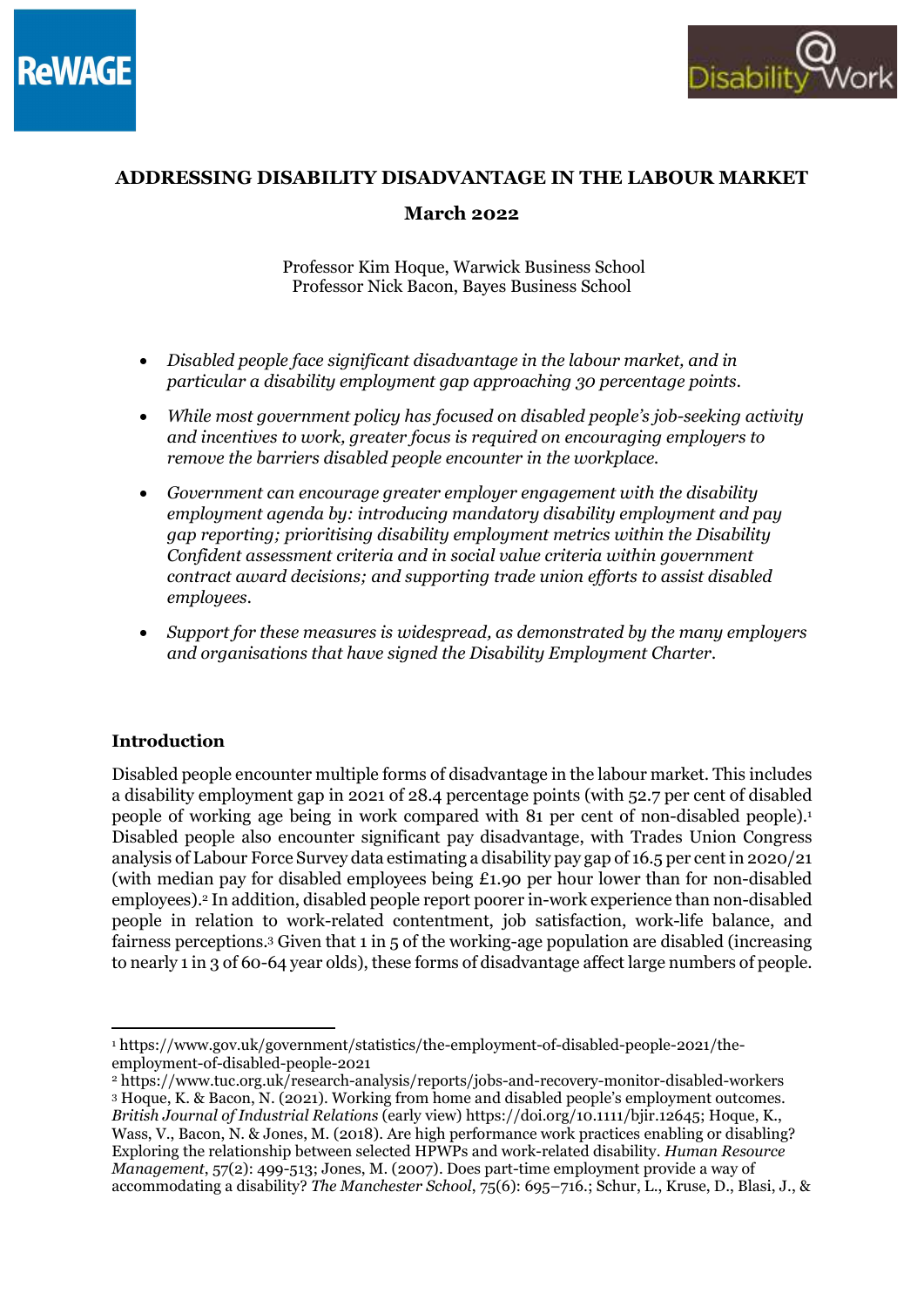Much government attention in addressing disability disadvantage has involved supply side labour market activation initiatives, which seek to move disabled people off disability benefits into job-seeking activity, and then into work. Such measures have included the ending of Incapacity Benefit and the introduction of Employment Support Allowance and Work Capability Assessments, and the Work and Health Programme. These measures have been criticised for their ineffective implementation and for delivering poor value for money.<sup>4</sup> Given this, it is important that the provision of several other supply side initiatives including supported employment services, supported internships and disabled people's access to apprenticeships, is scaled up. Policy proposals in these areas have been addressed extensively elsewhere.<sup>5</sup>

However, our primary argument is that more attention needs to be paid to the demand side, in terms of addressing the workplace barriers disabled people encounter. Even the more positive supply side measures will only prove effective if disabled people have jobs to go to. This will require the government to implement measures that encourage employers to ensure disability equality policies and practices are in place to help disabled people to get into and remain in work.

The evidence suggests there are significant shortfalls in employers' efforts in this regard. For example, evidence from the government's nationally representative 2011 Workplace Employment Relations Study (WERS) suggests that although four in five workplaces have a disability equality policy, many are "empty shells" that lack substantive practices to deliver equality commitments.<sup>6</sup> For example, only approximately 10 per cent of workplaces with 5 or more employees monitor or review recruitment and selection and promotion by disability, only 3 per cent review pay rates by disability, and only 8 per cent of workplaces have special procedures to attract job applications from disabled people. This is despite a growing literature having identified the importance of such practices, if implemented effectively, in increasing disability employment rates, disabled employees' relative wages, and perceptions of fair treatment by management.<sup>7</sup> There is a long way to go, therefore, in encouraging employers to implement the sorts of practices that are likely to help overcome the workplace barriers disabled people encounter.

In July 2021, the government launched its National Disability Strategy. This announced a review of the government's Disability Confident scheme, and a consultation on the introduction of mandatory disability employment reporting. Below, we outline the policies we believe the government should implement in these areas. We also outline the steps the government should take regarding the implementation of disability pay gap reporting, the leveraging of government procurement expenditure, and support for trade union efforts to address the barriers disabled people encounter in the workplace. Given the potential for the

attachment\_data/file/70071/wca-review-2010.pdf; https://www.nao.org.uk/wp-

content/uploads/2019/03/Supporting-disabled-people-to-work.pdf

7 Hoque, K., Wass, V., Bacon, N. & Jones, M. (2018). Are high-performance work practices (HPWPs) enabling or disabling? Exploring the relationship between selected HPWPs and workrelated disability disadvantage. Human Resource Management, 57(2): 499-513.

Blanck, P. (2009). Is disability disabling in all workplaces? Workplace disparities and corporate culture. Industrial Relations, 48(3): 381-410.

<sup>4</sup> See: https://assets.publishing.service.gov.uk/government/uploads/system/uploads/

content/uploads/2016/01/Contracted-out-health-and-disability-assessments.pdf;

https://www.nao.org.uk/wp-content/uploads/2018/03/Investigation-into-errors-in-Employmentand-Support-Allowance-Full-Report.pdf; https://www.nao.org.uk/wp-

<sup>5</sup> See: https://www.centreforsocialjustice.org.uk/wp-content/uploads/2021/03/CSJJ8819-Disability-Report-190408.pdf

<sup>6</sup> Hoque, K. & Noon, M. (2004). Equal Opportunities Policy and Practice in Britain: Evaluating the 'Empty Shell' Hypothesis. Work, Employment & Society, 18(3): 481–506.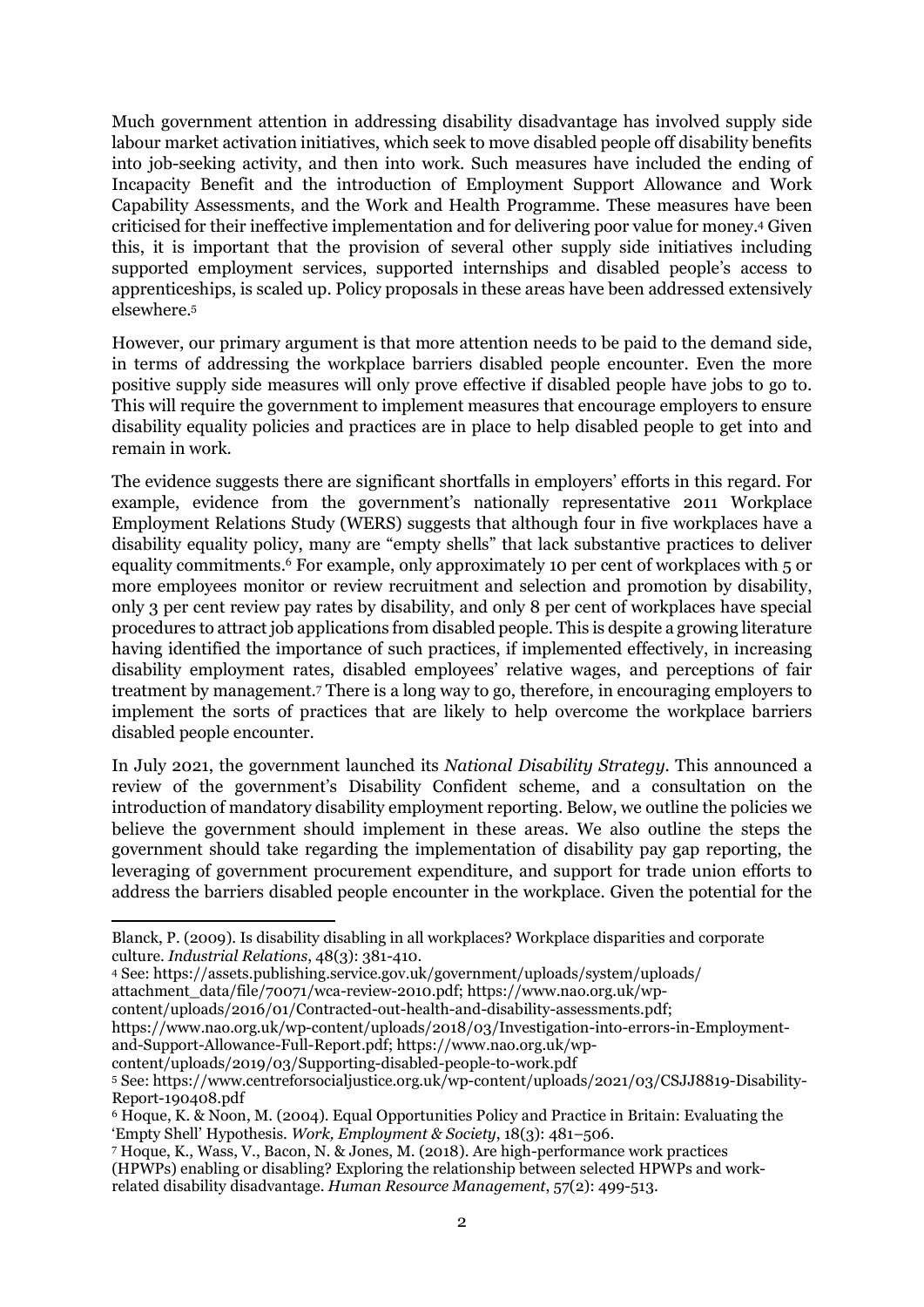proposals we outline to help disabled people obtain and remain within employment, we hope to see their inclusion in future government revisions of the National Disability Strategy.

# Mandatory disability employment reporting

Mandatory disability employment reporting would require employers to report the number of disabled people they employ as a percentage of their workforce. This has the potential to engender transformative change. The government is fully aware of this, having outlined the benefits of disability employment reporting in the introduction to its framework for Voluntary reporting on disability, mental health and wellbeing, <sup>8</sup> which it unveiled in November 2018. This document argues that transparent reporting has the potential to help employers: "Improve employee engagement and retention, with consequent gains for performance and productivity"; "Better understand the experiences of disabled people"; "Better monitor internal progress in building a more inclusive environment"; and "Access a wider pool of talent and skills through promoting inclusive and disability-friendly recruitment, retention and progression policies". In short, requiring employers to collect and report data on their disability employment metrics will ensure disability is placed firmly on the boardroom agenda, thus ensuring a greater focus within organisations on both the recruitment and retention of disabled people.

The government is currently consulting on disability employment reporting following the publication of the National Disability Strategy. We argue the government should introduce mandatory disability employment reporting for all large employers (with 250+ employees). This would involve employers reporting to the government the number of disabled people they employ as a percentage of their workforce, and for the government to then publicise this data.

However, to be effective, mandatory reporting would need to adhere to the following three key principles.

- i) A standardised question. When asking their employees about their disability status, all employers should be required to use a standardised question from which they should not be permitted to deviate. This would help ensure the data collected are comparable across employers. Small differences in question wording can yield large differences in reported figures, hence if different employers use different wording it would not be possible to compare the figures across employers with any degree of certainty, or develop national, regional or sectoral averages for benchmarking purposes.
- ii) The question the mandatory reporting system requires employers to use in asking employees about their disability status should mirror the Labour Force Survey (LFS) measure, and employers should not be permitted to deviate from it. It is probable there will be considerable debate over how the question used for mandatory reporting purposes should be worded, with different interest groups likely calling for the particular impairments on which they focus to be reflected within the question. However, it will not be feasible to develop a question that accommodates the wishes of all of these interest groups. Given this, we argue the question used should mirror the LFS measure. The LFS is the government's main source of national disability statistics, and is used to monitor its national disability employment commitments. The measure asks respondents: "Do you have any physical or mental health conditions or illnesses lasting or expecting to last 12 months or more?". If respondents answer in the affirmative, they are asked the

<sup>8</sup> https://www.gov.uk/government/publications/voluntary-reporting-on-disability-mental-healthand-wellbeing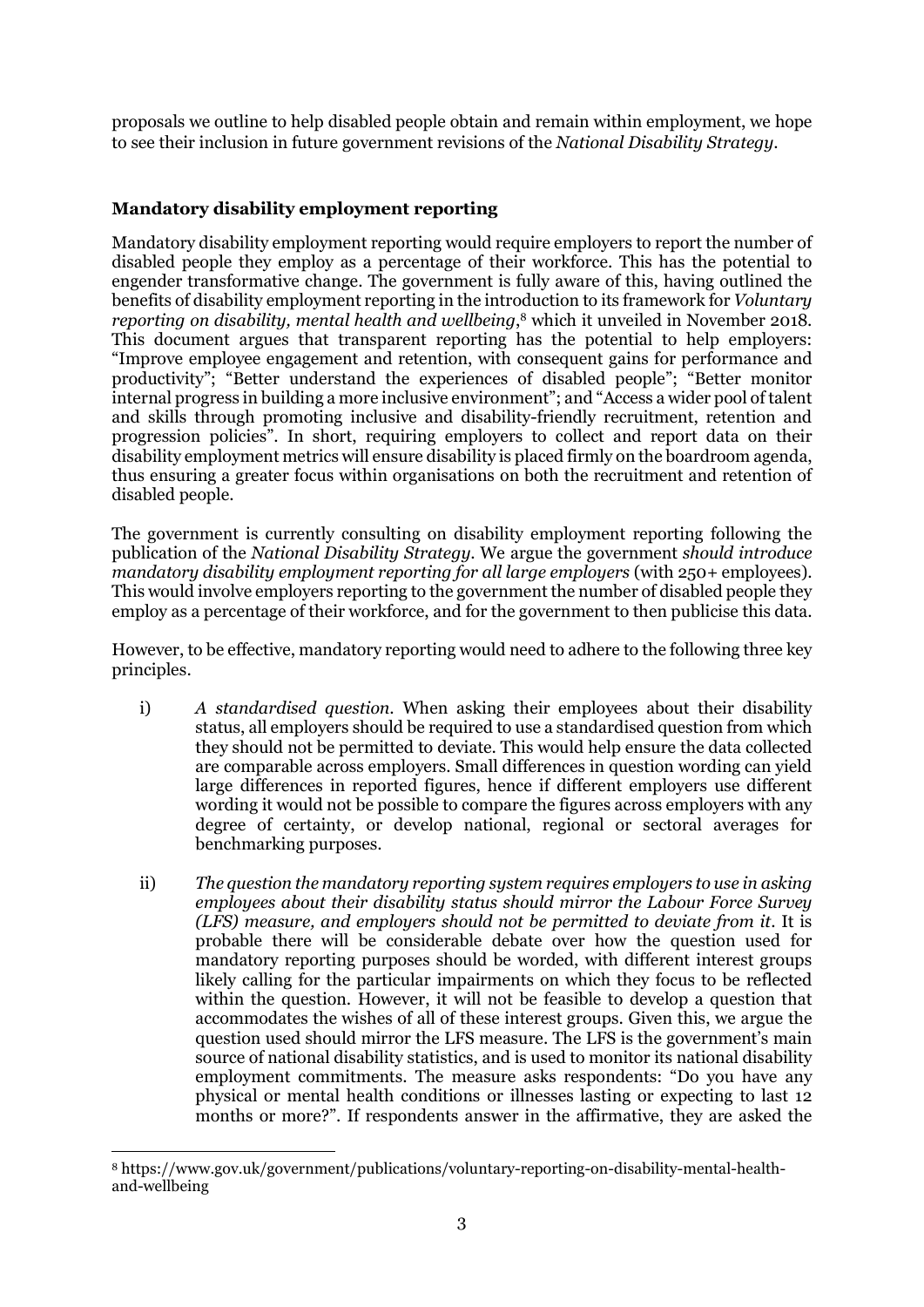follow-up question: "Does your condition or illness reduce your ability to carry out day-today activities?" (Yes, a lot; Yes, a little; Not at all). Respondents answering "Yes, a little" or "Yes, a lot" are defined as disabled.

There are two main reasons why the government should use this measure. First, it has the advantage of having already been piloted and validity tested by the ONS to ensure its appropriateness as a method by which to measure disability. Hence, it is the best generic question available for the purposes of disability reporting. Second, the LFS measure is consistent with the definition of disability in the Equality Act 2010. Using this question for the purposes of mandatory disability employment reporting would therefore provide employers with the information they need to help them assess their fulfilment of statutory obligations with regard to disability discrimination and the provision of reasonable adjustments.

iii) A standardised data collection method. Different data collection methods (e.g. via anonymous staff survey rather than via declaration to the organisation's HR function) are likely to produce substantial variation in the reported figures. As such, employers should be required to collect data on disability employment using a standardised data collection method. Our recommended approach would be for employers to collect data on an annual basis (which is important given the nonstatic nature of disability) using a standard government form that cannot be altered or changed. This mirrors the approach taken in the US under Section 503 of the Rehabilitation Act of 1973, which requires employers with federal government contracts to report the percentage of disabled workers in their workforce to the Office of Federal Contract Compliance Programs within the Department of Labor.

If the above principles are adopted, the reporting system will produce standardised, comparable data that will allow employers to benchmark their progress against other employers and against meaningful national, regional and sectoral averages. Given the data will be comparable across employers it could also be used to establish whether employers have met our suggested revised criteria for Disability Confident accreditation, and in the assessment of social value within government contract procurement decisions (see below).

However, concerns are sometimes raised regarding the practical difficulties involved in implementing disability employment reporting. Regarding this, it is worth emphasising that a number of both public and private sector employers already report a range of disability employment metrics, thus illustrating that mandatory reporting is entirely operationalisable. These include EY, Clifford Chance and Capita. The BBC, ITV, Channel 4, Channel 5 and Sky, have all signed up to "'Diamond"', which is a system for tracking on- and off-screen diversity. Channel 4, for example, has sought to develop a culture in which employees feel comfortable to be open about their disability, and self-reported disability prevalence at Channel 4 is now 11.5%.<sup>9</sup> In NHS England, the Workforce Disability Equality Standard (WDES) requires NHS employers to report ten specific measures that compare the workplace and career experiences of disabled and non-disabled employees. These metrics are then used to develop and publish action plans, and to enable employers to measure year on year progress towards greater disability equality.10 Annual standardised workforce reporting by the civil service and government departments also identifies the proportion of their workforce who declare themselves disabled and this is reported by pay and grading levels.11 It is also a statutory obligation for universities to report on workforce disability prevalence to the Higher Education

<sup>9</sup> https://www.disabilityatwork.co.uk/wp-content/uploads/2019/12/Proposal-for-transparentreporting.pdf

<sup>10</sup> https://www.england.nhs.uk/about/equality/equality-hub/wdes/

<sup>11</sup> https://www.ons.gov.uk/employmentandlabourmarket/peopleinwork/publicsectorpersonnel/ bulletins/civilservicestatistics/2018#proportion-of-disabled-civil-servants-increases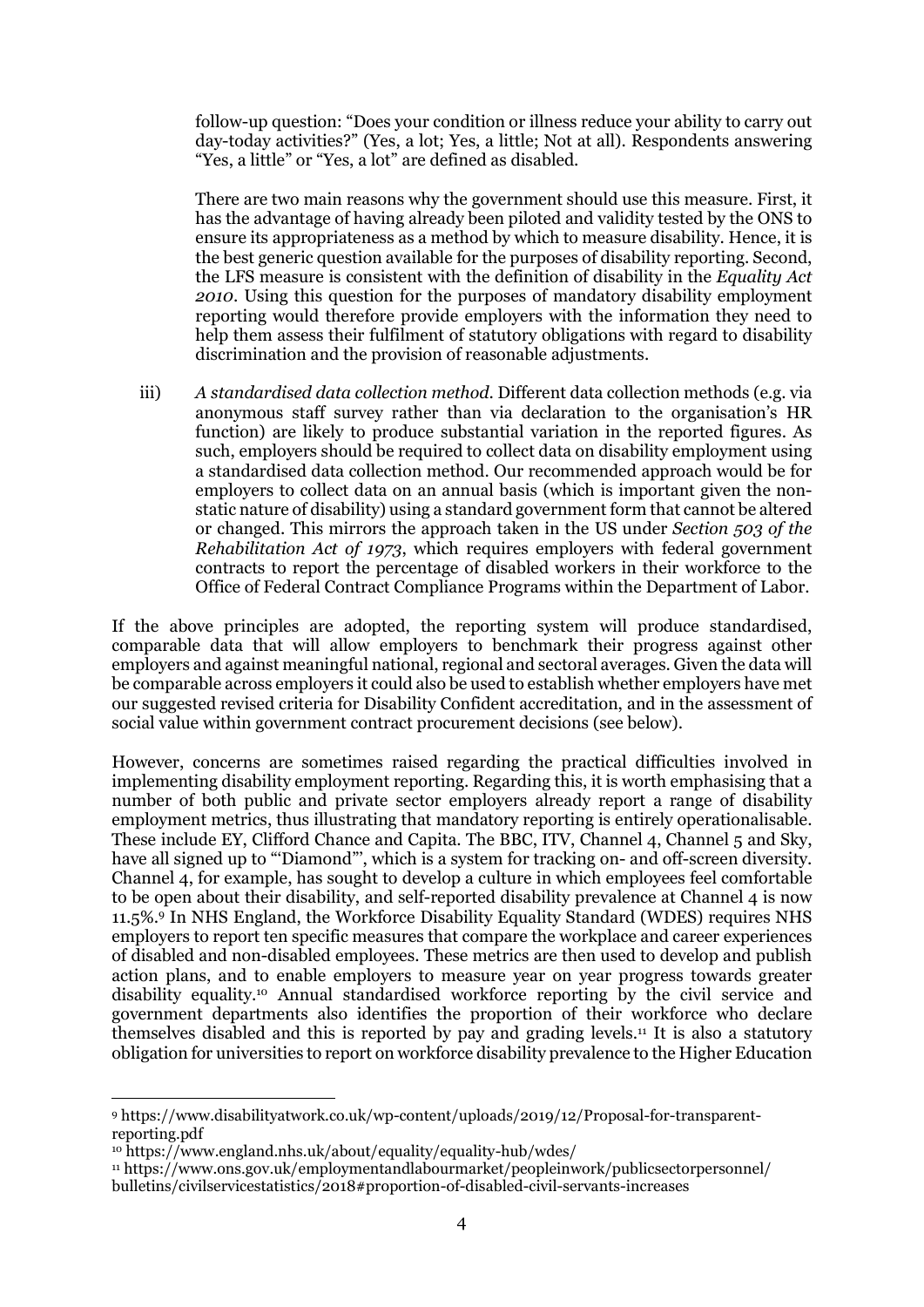Statistics Agency, which publishes these data.12 These examples show there are no practical reasons why employers cannot report their disability employment metrics, and that it is not overly complex to do so. Indeed, CIPD research suggests that over three quarters of organisations already have all or at least some of the infrastructure in place to facilitate mandatory reporting.13 Making disability employment reporting mandatory would spread these many existing pockets of good practice across the economy more broadly.

#### Mandatory disability pay gap reporting

Although the *National Disability Strategy* did not include pay gap reporting, we nevertheless argue in favour of the introduction of mandatory disability pay gap reporting for employers with 250+ employees. Mirroring the approach taken for gender pay gap reporting, this would involve reporting the mean and median disability pay gap in hourly pay and bonuses, the proportion of disabled and non-disabled employees receiving a bonus, and the proportion of disabled employees who fall into each pay quartile. Therefore, as well as identifying whether disabled people are paid on average less than non-disabled people, this would allow for the identification of whether they are distributed equally across the organisational hierarchy, or whether they cluster into lower level jobs and pay grades. The government has argued that gender pay gap reporting "is a key part of building a country that works for everyone", by breaking down barriers to employment and career progression, thus creating "a more modern workforce".14 We argue that this rationale applies equally to disability pay gap reporting.

Mandatory pay gap reporting would be relatively straightforward for employers to implement if introduced in tandem with mandatory disability employment reporting (as outlined above). The first (and most complex step) for employers in calculating their disability pay gap is to ascertain which of their employees identify as disabled. Once they have this information, calculating their disability pay gap becomes a relatively straightforward administrative exercise. Information gathered on employees' disability status for the purposes of mandatory employment reporting would therefore serve as the bedrock for disability pay gap reporting.

Importantly, this would mean disability employment reporting (above) would need to be nonanonymous. It will therefore be incumbent on employers to offer assurances to employees that the data they provide on their disability status will be treated as confidential. This in itself may have positive effects, given disabled people would be more likely to view employers' assurances of confidentiality as credible, and thus identify as disabled, where employers have developed more positive, supportive and high-trust relationships with them. It would be in the employer's interest to develop such relationships given a failure to do so would risk disabled people not identifying as disabled, thus flagging the organisation as a poor employer of disabled people, which in turn would risk negative reputational effects.

One concern that has been raised regarding mandatory pay gap reporting is that it punishes employers that are taking positive steps to hire more disabled people.15 As is typically the case for hiring generally, employers hiring disabled people in greater numbers are likely to hire them into lower organisational levels or on lower pay grades, with a view to then moving them upwards (where appropriate) through the organisational hierarchy over time. Given this, they are likely to have larger pay gaps than employers that have not attempted to increase the number of disabled people they employ. However, disability pay gap data should not be viewed

<sup>12</sup> https://www.hesa.ac.uk/data-and-analysis/sb256/figure-6

<sup>13</sup> CIPD/ YouGov survey 2019, reported in: https://www.centreforsocialjustice.org.uk/wp-

content/uploads/2021/03/CSJJ8819-Disability-Report-190408.pdf

<sup>14</sup> https://www.gov.uk/government/news/gender-pay-gap-reporting-goes-live

<sup>15</sup> Work and Pensions Committee (2021) Disability Employment Gap: Second Report of Session

<sup>2021–22</sup>. https://committees.parliament.uk/publications/7005/documents/72950/default/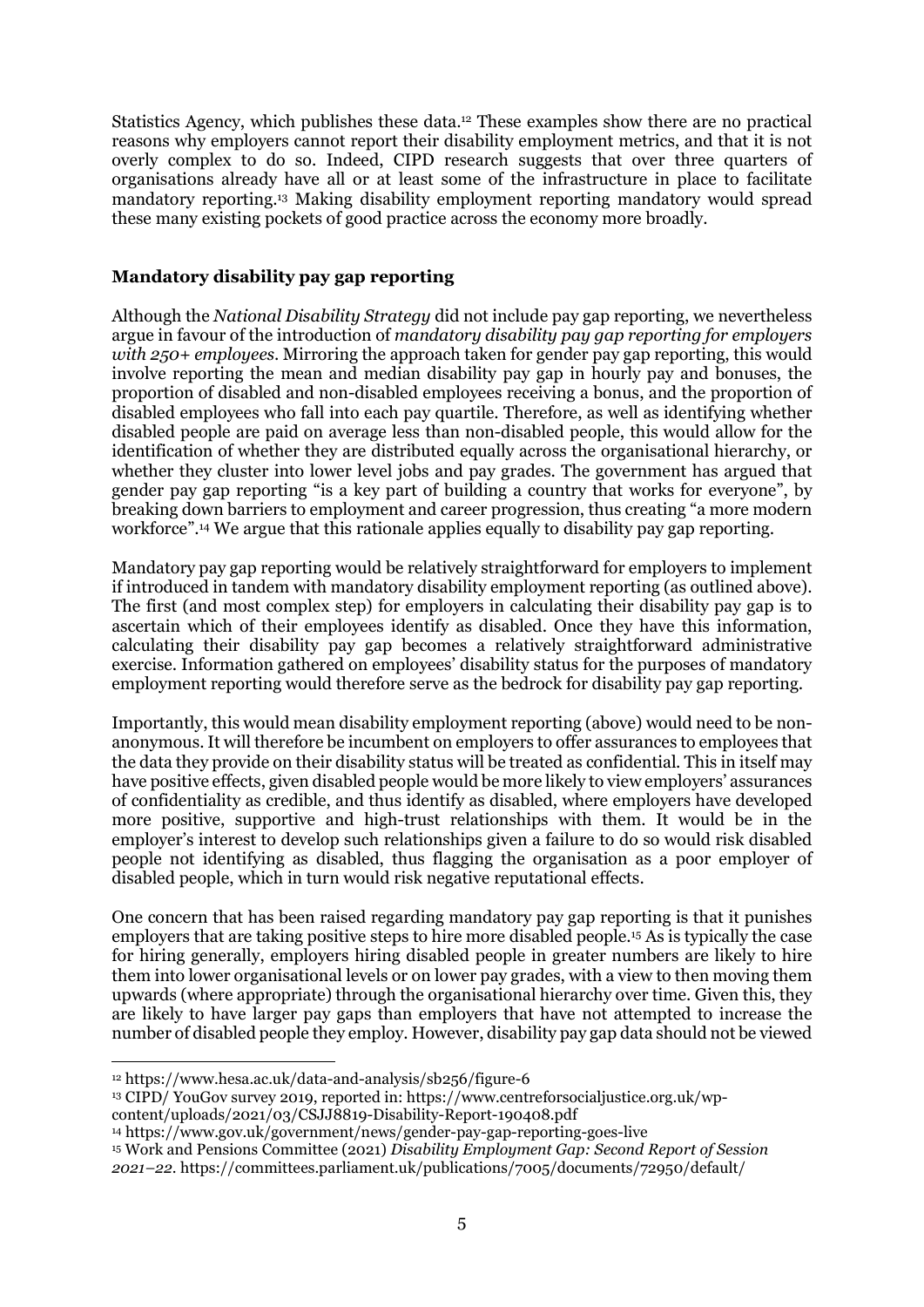in a vacuum, but should be accompanied by a narrative. Hence, if an employer's disability pay gap is due to them having hired disabled people in larger numbers, they will have the opportunity to explain this. By tracking their disability pay gaps over time it would then be possible to identify whether these new hires have been retained and have been able to progress upwards through the organisation. The narrative will also offer an opportunity to explain instances where pay gaps have arisen as a result of having hired disabled people who are unlikely to be able to move into higher pay bands given the nature of their impairment.

# Reform of Disability Confident

Disability Confident is the government's primary demand-side policy tool aimed at encouraging employers to improve their treatment of disabled people, and to assist them in doing so. The scheme has three levels – Level 1 (committed), Level 2 (employer), and Level 3 (leader), with the accreditation criteria being based largely on whether employers have made commitments regarding their treatment of disabled people, and have adopted activities that may make a difference for disabled people.

However, there are significant doubts regarding how effective Disability Confident has been in encouraging employers to improve their disability equality practices, or in improving disability employment outcomes. Research on the Two Ticks scheme (the predecessor to Disability Confident) shows that Two Ticks employers were no more likely to employ disabled people than non-Two Ticks employers, and were barely any more likely to have adopted disability equality policies and practices. Two Ticks accreditation also did very little to improve disabled employees' experience of work (regarding well-being, job satisfaction, fair treatment, and contentment) or to close gaps between disabled and non-disabled people regarding these outcomes.16 Two Ticks employers were also no more likely to uphold the specific commitments formally expected of them than were non-Two Ticks employers.<sup>17</sup>

It is unlikely Disability Confident will have performed any better than Two Ticks in terms of improving outcomes for disabled people, or encouraging employers to adopt better disability equality policies and practices. This is for several reasons:

- i) Many Disability Confident employers were previously Two Ticks employers (having been transferred across from Two Ticks in 2016), and these employers, as the aforementioned research shows, did not perform any better regarding disability employment outcomes or disability policy and practice adoption than did non-Two Ticks employers. It is highly unlikely these employers will have improved simply as a result of being migrated across to Disability Confident.
- ii) As was the case for Two Ticks, the Disability Confident accreditation criteria are based on whether the employer has made certain commitments regarding the treatment of disabled people and has adopted certain disability equality policies and practices, rather than on whether they have achieved certain disability employment outcomes (regarding the number of disabled people they employ as a percentage of their workforce, for example). Hence there is no guarantee disability employment outcomes will be any better in Disability Confident than in non-Disability Confident workplaces.

<sup>16</sup> https://www.disabilityatwork.co.uk/wp-content/uploads/2019/02/Disability@Work-Two-Ticks-Briefing-Paper-4.pdf

<sup>17</sup> Hoque, K., Bacon, N. & Parr, D. (2014). Employer disability practice in Britain: Assessing the impact of the positive about disabled people "Two Ticks" symbol. Work, Employment & Society, 28(3): 430- 451.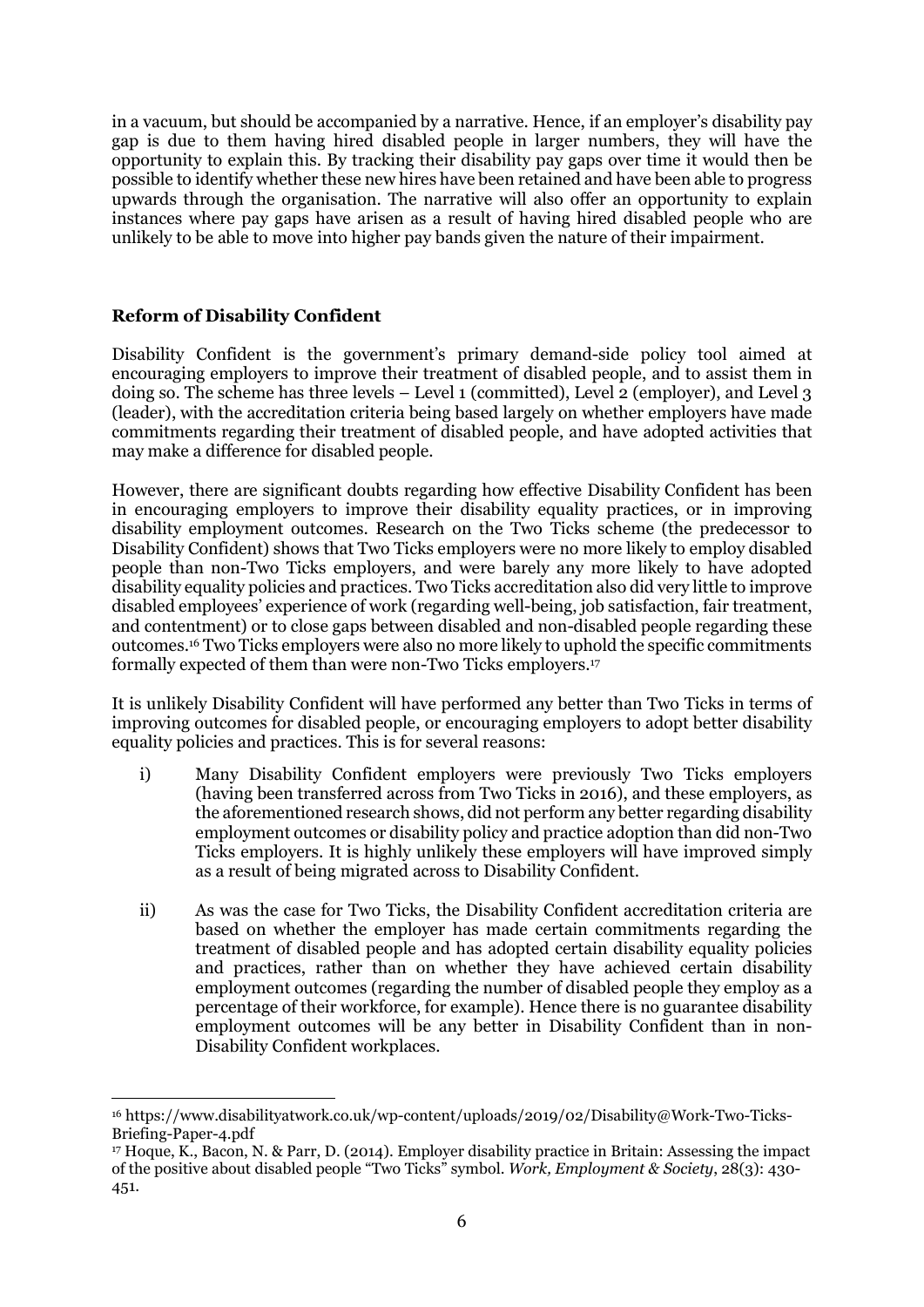iii) As with Two Ticks, there is no independent assessment within Disability Confident to evaluate if employers are upholding the commitments expected of them, or if they are implementing activities in an effective manner (there is external validation at Level 3, though employers are able to select their own validators).

As such, Disability Confident may be little more than window dressing that sends a misleading signal to disabled people regarding the employers that are more likely to hire and retain them, and offer better experiences of work. The recent growth in the number of Disability Confident employers also risks creating a false impression of progress, thus deflecting government attention away from developing policy solutions that might be significantly more effective in addressing disability employment disadvantage.

Given this, if Disability Confident is to become a credible and meaningful labour market signal, we argue it should be reformed in a number of ways:

- i) The certification criteria at Levels 2 and 3 should be amended to focus on workforce disability prevalence. This would require employers to demonstrate they meet a minimum threshold regarding the number of disabled people they employ as a percentage of their workforce. In terms of the level at which the threshold should be set, we suggest that to achieve Level 2 accreditation an employer should have to demonstrate a disability workforce prevalence of 7 per cent (the same figure used in the United States' 503 Federal Contractor Regulations as an aspirational "utilisation goal" towards which federal contractors are expected to work). To achieve Level 3 accreditation, they should have to demonstrate a disability workforce prevalence of 10 per cent.18 Both of these figures are below the percentage of the UK's workforce that report they are disabled, so they should not be viewed as overly burdensome by employers. Once appropriate thresholds have been established and enforced, Disability Confident will provide a more reliable signal regarding the employers that are more likely to hire and retain disabled people.
- ii) Accredited employers who, over time, slip below the disability employment thresholds required for Level 2 and 3 accreditation should be moved down to the appropriate level. This would require that workplaces are assessed on a yearly basis regarding whether they are meeting the required disability employment outcomes. If a Level 3 employer is only able to demonstrate they meet the disability employment threshold expected at Level 2, they should be moved down to this level, and if they do not meet the disability employment threshold expected at either Level 2 or Level 3, they should be moved down to Level 1. They should, however, be given a grace period in which to improve before this happens.
- iii) For Level 1 employers, there should be an expectation that they move up to Level 2 or 3 and do not remain at Level 1 indefinitely. As such, Level 1 should be granted to employers for a period of 3 years. If they show insufficient progress towards moving up to Level 2 or 3 by the end of this time period, they should have their Disability Confident status removed.

Changing the Disability Confident assessment criteria to focus on employers' disability employment outcomes (and in particular the number of disabled people they employ as a percentage of their workforce) as outlined above would require the availability of standardised and comparable disability employment metrics across employers. These metrics would be available automatically should the recommendations above regarding mandatory disability employment reporting be implemented, given the figures reported under the mandatory

<sup>&</sup>lt;sup>18</sup> These thresholds would need to be revised over time to account for likely future increases in disability prevalence in the workforce due to workforce ageing, for example.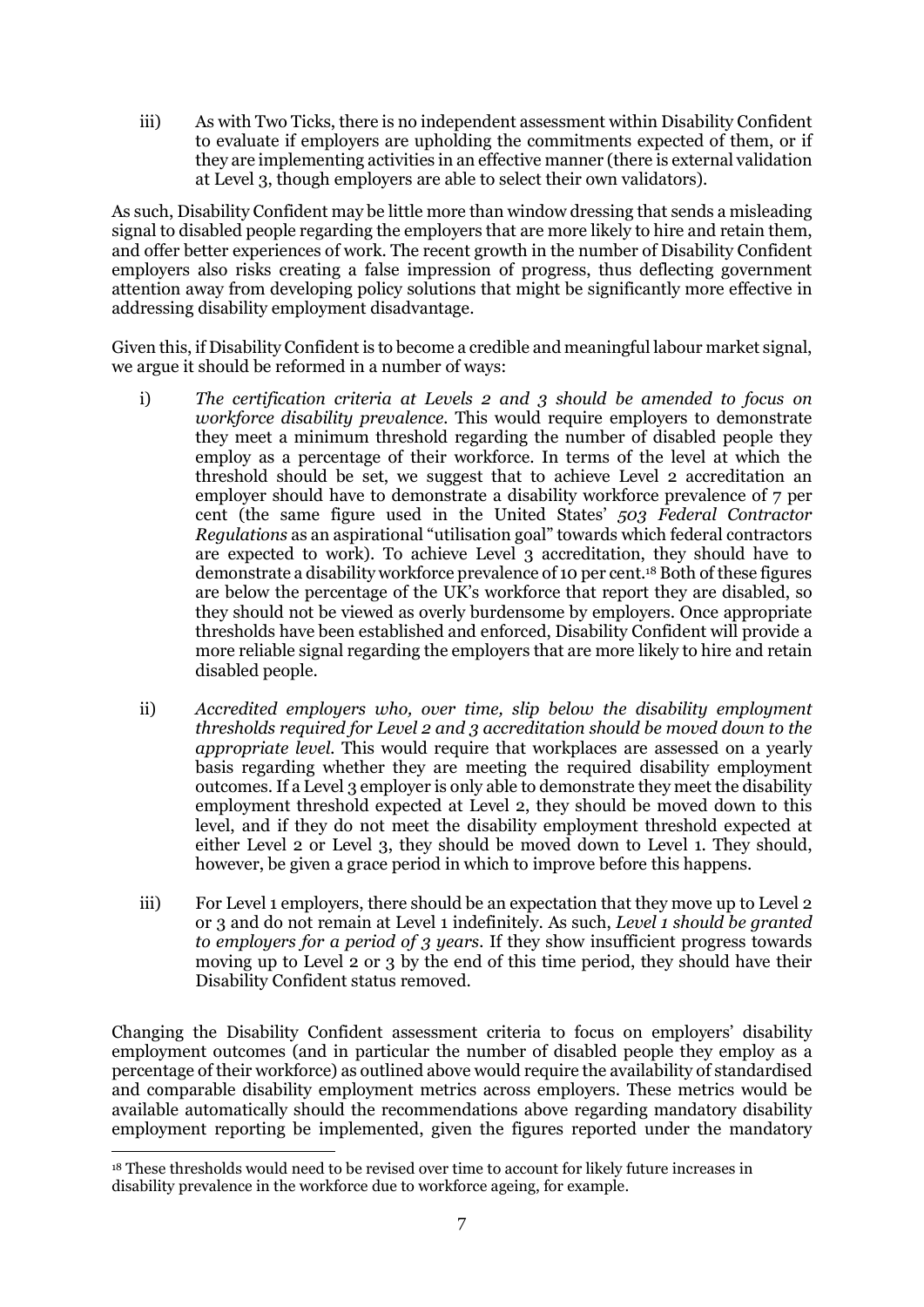reporting scheme would automatically demonstrate whether the employer has met the disability employment threshold required for Disability Confident accreditation. Hence, moving to an outcome-based assessment criteria for Disability Confident would involve no addition bureaucratic burden for employers.

However, if introduced, mandatory reporting is only likely to apply to organisations with 250+ employees; hence, small and medium-sized enterprises (SMEs) wishing to apply for Disability Confident accreditation would also need to measure and report their workforce disability employment prevalence. To ensure comparability, they should be required to do this by following the same reporting procedures as used for the purposes of mandatory reporting. It is important to note that requiring SMEs to meet the same disability employment thresholds as large firms would not place them at a disadvantage, given SMEs employ proportionately just as many disabled people as do large firms with 250+ employees.19 Indeed, they would arguably be more likely to meet Disability Confident accreditation criteria based on disability employment thresholds than the current accreditation criteria based predominantly on whether certain formal disability equality policies and practices have been implemented, given that formal practices are less likely to be viewed as appropriate or helpful within SMEs than in larger firms, hence they are less likely to adopt them.<sup>20</sup>

### Leveraging central government procurement expenditure for social value

Gross spending on public sector procurement was £357 billion in 2020/21 across the UK.<sup>21</sup> This this can be leveraged to improve disability employment outcomes.

In 2020, the government undertook a consultation on the reform of the Public Services (Social Value) Act 2012 to require all public sector commissioning to factor in economic, social and environmental well-being in allocating public contracts.<sup>22</sup> The consultation led to the reforms outlined in PPN06/20,23 which came into force in January 2021.

PPN 06/20 stipulates the following:

- i) Social value is to be explicitly evaluated in all central government procurement rather than just being "considered".
- ii) The different forms of social value against which tendering firms can be evaluated in the award of contracts. One of the explicit social value outcomes is to reduce the disability employment gap.
- iii) A minimum weighting of 10 per cent of the total score for the award of the contract is to be based on social value, to ensure that it carries a heavy enough weight in evaluating bids (a higher weighting can be applied if justified).

<sup>19</sup> https://www.gov.uk/government/statistics/the-employment-of-disabled-people-2021/theemployment-of-disabled-people-2021

<sup>20</sup> Bacon, N. & Hoque, K. (2021) The treatment of disabled individuals in small, medium-sized, and large firms. Human Resource Management online first, https://doi.org/10.1002/hrm.22084. <sup>21</sup> https://commonslibrary.parliament.uk/research-briefings/cbp-9317/

<sup>22</sup> https://www.gov.uk/government/consultations/social-value-in-government-procurement <sup>23</sup>https://assets.publishing.service.gov.uk/government/uploads/system/uploads/attachment\_data/fil e/921437/PPN-06\_20-Taking-Account-of-Social-Value-in-the-Award-of-Central-Government-Contracts.pdf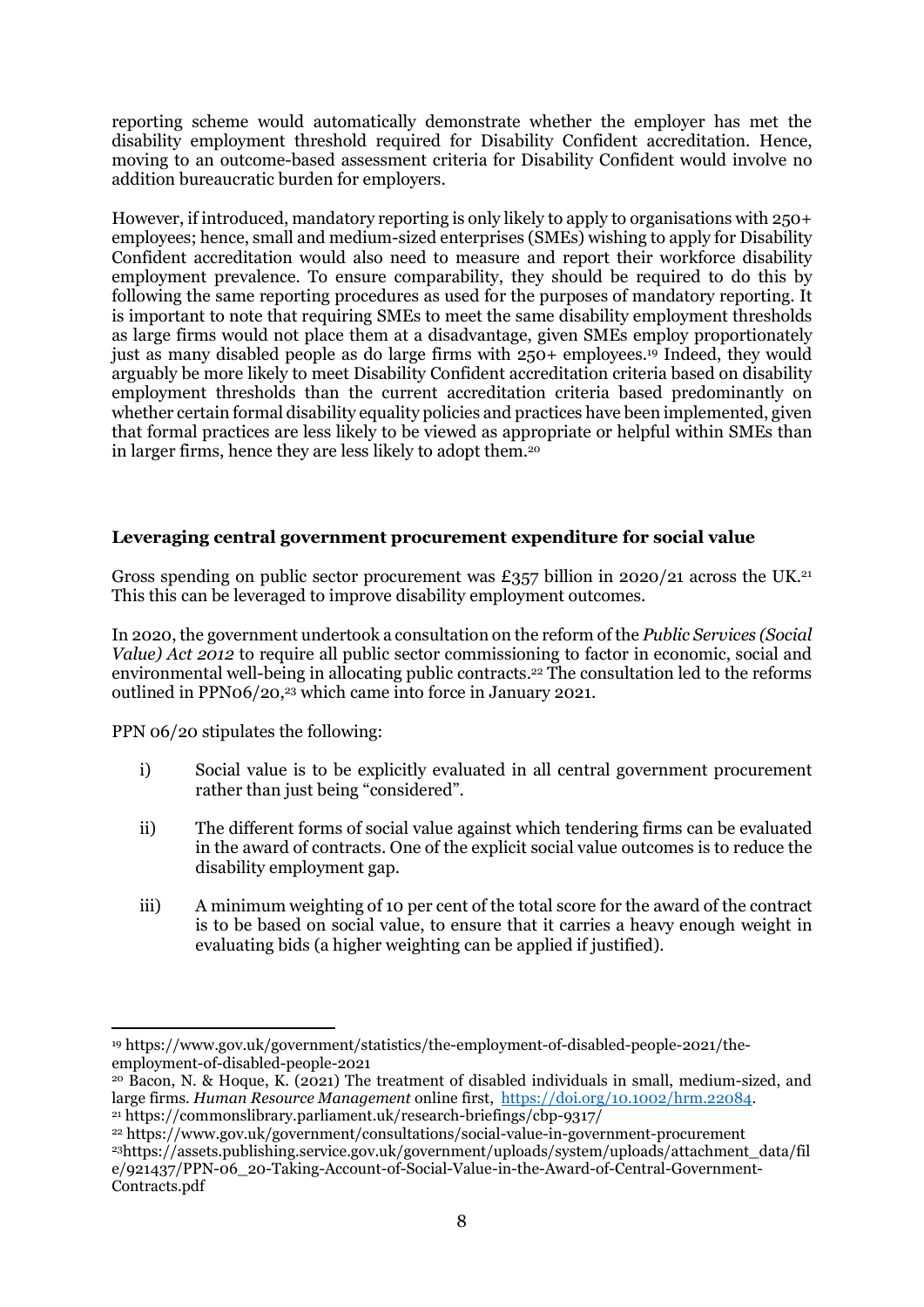iv) To monitor the progress of the contractors in achieving the social value outcomes, key performance indicators (KPIs) are to be agreed between the contracting parties. These are recorded and monitored throughout the contract lifespan.

Given that one of the explicit social value outcomes against which employers can be evaluated is the steps they are taking to reduce the disability employment gap, this might be considered a positive step forward. However, as also argued by the Centre for Social Justice Disability Commission<sup>24</sup> there are a number of ways in which PPN06/20 could go further:

- i) Contracting bodies should take disability employment outcomes into account in all contract award decisions. Currently, under PPN06/20, contracting bodies are required to select social value objectives that are relevant and proportionate to the contract. Hence, there is no guarantee that disability will be one of the social value objectives on which tendering employers are asked to compete. We argue it should be included for all contract award decisions.
- ii) The key disability metric used to inform contract award decisions should be the tendering employers' workforce disability prevalence. Currently, under PPN 06/20, employers are judged on whether they engage in activities that "demonstrate action to increase the representation of disabled people"; "support disabled people in developing new skills relevant to the contract, including through training schemes that result in recognised qualifications"; and "influence all stakeholders through the delivery of the contract to support disabled people". These are weaker criteria than a metric based on comparing the number of employees as a percentage of the workforce within different tendering organisations.
- iii) An aspirational target for workforce disability prevalence should be introduced towards which employers that win contracts should be required to work. This mirrors the situation in the United States, where the Federal Contractor Regulations (s503 of the Rehabilitation Act, 1973) require employers with large federal contracts to work towards an aspirational 7 per cent "utilisation goal".
- iv) PPN 06/20 specifies that social value KPIs should focus on the "contract workforce" rather than the "whole workforce". This means that even if the procuring body stipulates disability employment as one of the social value criteria against which tendering employers will be judged, this will only be in relation to the section of the employer's workforce involved in delivering the contract. Instead, it should be in relation to the employers ' workforce as a whole.
- v) PPN 06/20 does not outline the sanctions contractors should face should they fail to uphold their social value commitments. In the case of disability, where they are found not to have upheld the relevant KPIs, this should count against them in future procurement exercises.
- vi) PPN 06/20 only applies to central government procurement, and not to all public sector contracts. The requirement for contractors to focus on increasing their disability employment should apply to all public sector contracts.

We argue, therefore, that implementing the proposals outlined above will impact significantly on the potential for government procurement to be leveraged to improve both the recruitment and retention of disabled people.

<sup>24</sup> https://www.centreforsocialjustice.org.uk/wp-content/uploads/2021/03/CSJJ8819-Disability-Report-190408.pdf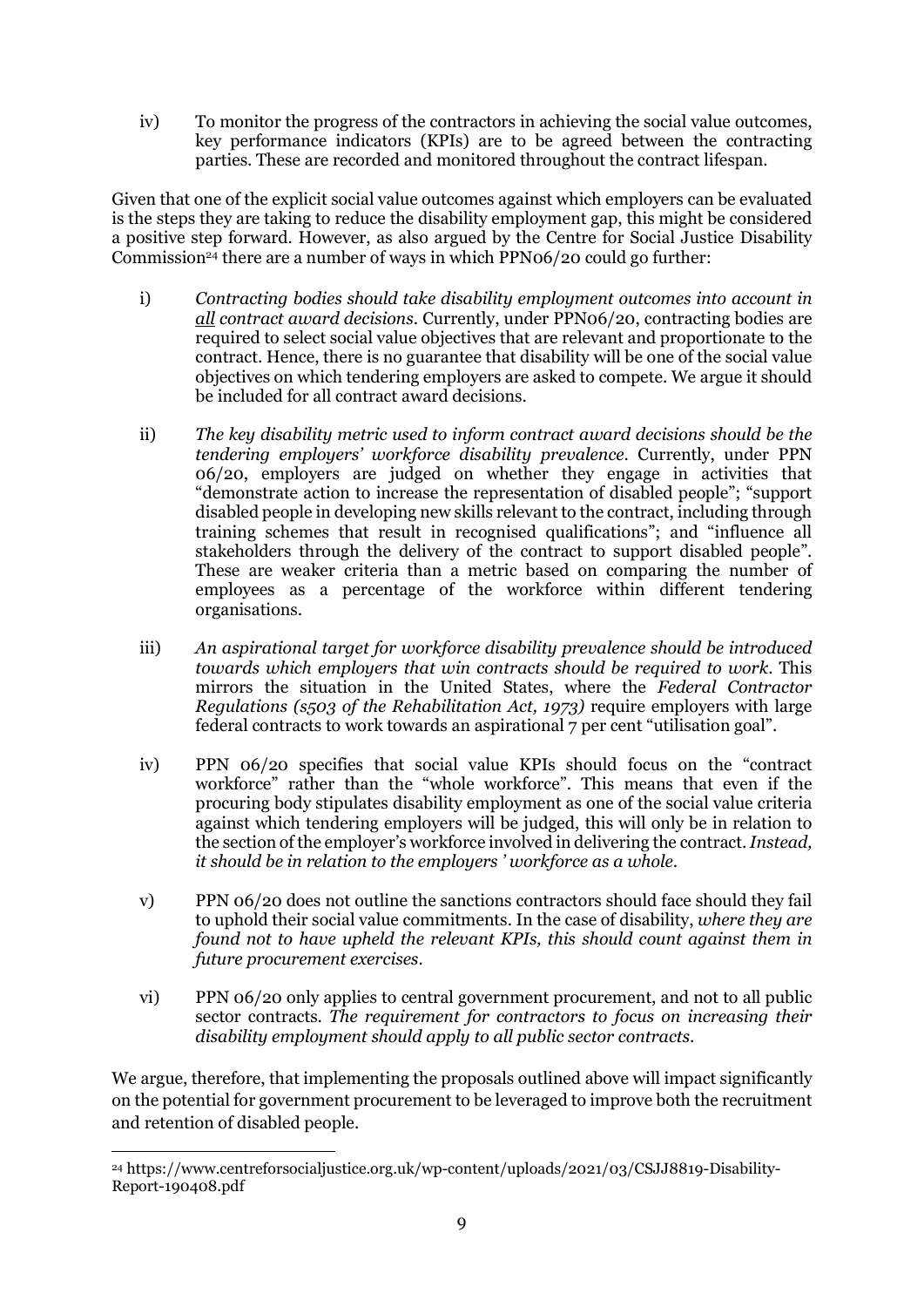#### The role of Trade Unions

As outlined above, although a growing literature has identified the importance of implementing disability equality practices for improving disabled people's employment outcomes, many employers have not implemented such practices.

However, research shows that disability equality practices are more widely adopted in unionised than nonunionised workplaces, with the difference being particularly great in instances where negotiation and consultation over equality takes place.25 This in turn suggests that one route by which the government might encourage employers to improve their disability equality practices is to encourage union recognition and to encourage employers to negotiate or consult with unions on equality issues.

In addition, in seeking to promote equality, trade unions have recruited and trained Equality Representatives and Disability Champions in recent years. The role of union Equality Representatives is to help promote equality and fairness by: encouraging employers to improve equal opportunity policies and practices; offering independent advice and guidance on equality issues and rights to employees; and raising the profile of the equality agenda within their unions. The role of union Disability Champions is to encourage employers to audit and improve disability policies and offer independent advice and guidance on disability issues to employees.

Research has highlighted the effectiveness of these new forms of union representative. Regarding Equality Representatives, more than three-fifths have been found to have impacted the employer's disability equality practices positively.26 Their impact does not vary between the public and private sectors, between SMEs and large organisations, or between industry sectors. Regarding Disability Champions, research shows the majority have impacted positively on employer willingness to conduct disability audits and to amend and improve employer disability equality practices.<sup>27</sup>

However, the research also shows the impact of both Equality Representatives and Disability Champions is dependent on them being able to spend at least five hours per week on their role. It also shows their impact is greater where negotiation over equality takes place. Regular contact with management (for example, via attendance at equality/ disability committees) is also important in enhancing their effectiveness.

As such, the evidence suggests that although these new forms of union representative can have significant positive effects for the employment of disabled people, they are in need of greater statutory support. Currently, neither Equality Representatives nor Disability Champions have statutory rights to time off to perform their role such as those afforded to Union Learning Representatives (ULRs). This is particularly concerning given the evidence showing their effectiveness is greater where they are able to dedicate at least five hours per week to the role. As such, we argue that Equality Representatives and Disability Champions should be provided with statutory rights to time off to perform their role (facility time), equivalent to the rights provided to ULRs. This would not only enable them to perform their roles more

<sup>25</sup> Hoque, K. & Bacon, N. (2014). Unions, joint regulation and workplace equality policy and practice in Britain: Evidence from the 2004 Workplace Employment Relations Survey. Work, Employment and Society, 28(2): 265–284.

<sup>26</sup> Bacon, N. & Hoque, K. (2012). The role and impact of trade union equality representatives in Britain. British Journal of Industrial Relations, 50(2): 239–239.

<sup>27</sup> Bacon, N. & Hoque, K. (2015). The influence of trade union Disability Champions on employer disability policy and practice. Human Resource Management Journal, 25(2): 233–249.